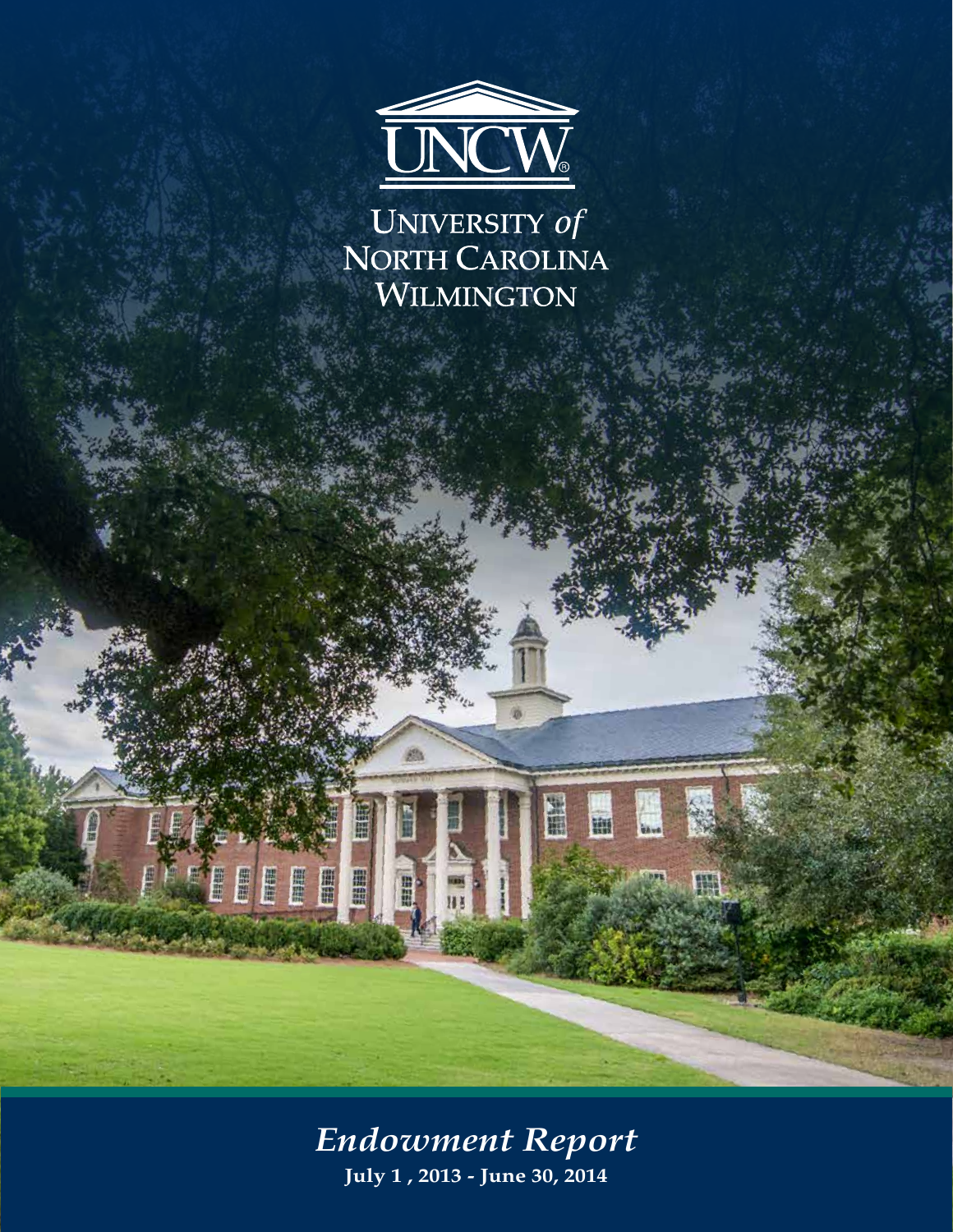#### **The UNCW Endowment – by the Numbers**

|                                | 2013-14      | 2012-13       |
|--------------------------------|--------------|---------------|
| End of year value              | \$87,865,374 | \$76,025,968  |
| <b>Average Value</b>           | 214,830      | 187,718       |
| Investment Performance         | 14.6%        | 12.90%        |
| <b>New Contributions</b>       | 4,118,753    | 2,284,233     |
| <b>Endowment Distributions</b> | (2,309,900)  | (2, 195, 641) |

#### **Endowments for:**

| Scholarships                      | 35,944,480 | 31,814,545   |
|-----------------------------------|------------|--------------|
| <b>Academic Support</b>           | 14,259.358 | 16,018,306   |
| Professorships                    | 16,598,391 | 14,682,090   |
| <b>Facilities</b>                 | 6,178,142  | 5,544,880    |
| <b>Public Service</b>             | 2,668,388  | 2,327,954    |
| <b>General University Support</b> | 12,216,615 | 5,638,193    |
| <b>Total Endowments</b>           | 87,865,374 | \$76,025,968 |

#### **UNCW Endowment Pool Asset Allocation**

as of June 30, 2014



\*\* Includes buyouts, venture capital, real estate and energy & natural resources.

# **THE UNCW ENDOWMENT**

The University of North Carolina Wilmington and the UNCW Foundation Inc. encourage endowment gifts from alumni, parents, students and friends of the university to ensure that support for UNCW students, faculty and programs will thrive in perpetuity. An endowment is a long-term investment that creates financial stability, allowing the university to plan using dependable and predictable sources of revenue. Moreover, an endowed gift offers alumni and friends the opportunity to connect a family name and other loved ones to an area of the university in which they have a special interest. Donors of endowments may either give money to UNCW for supporting programs at the university's discretion (unrestricted endowments) or set up specific endowments for agreed purposes (restricted endowments), such as scholarships, professorships, academic and athletic programs, research and public service engagement.

Endowment gifts are prudently managed by the university and foundation in order to generate adequate income for the endowments' purposes while protecting their real value against inflation and, ideally, producing a surplus beyond this level. Gifts are invested in pooled investment funds within each entity. The accounting for these funds is similar to that of a

mutual fund, with each individual endowment owning a prorata share of the pooled assets and participating in the pro-rata share of investment gains/losses.

The university and foundation endowment portfolio that supports UNCW has grown significantly since inception. Endowment funds support initiatives that promote excellence at UNCW – scholarships and fellowships for our students, professorships for distinguished faculty and research and program support. The benefits of these lasting gifts have been felt across the campus, with every dollar helping to support vital activities, shaping the character of the university and ensuring permanent financing for the many endeavors of UNCW's students and faculty.

This document provides an overview of what the endowment portfolio does for the university and serves as a financial report of its investment and distribution activities for the past year. A separate statement detailing information on a donor's particular endowment(s) is also included with this report. Additional information about UNCW's endowment, including definition of terms, can be found online at www.uncw.edu/ endowmentreport.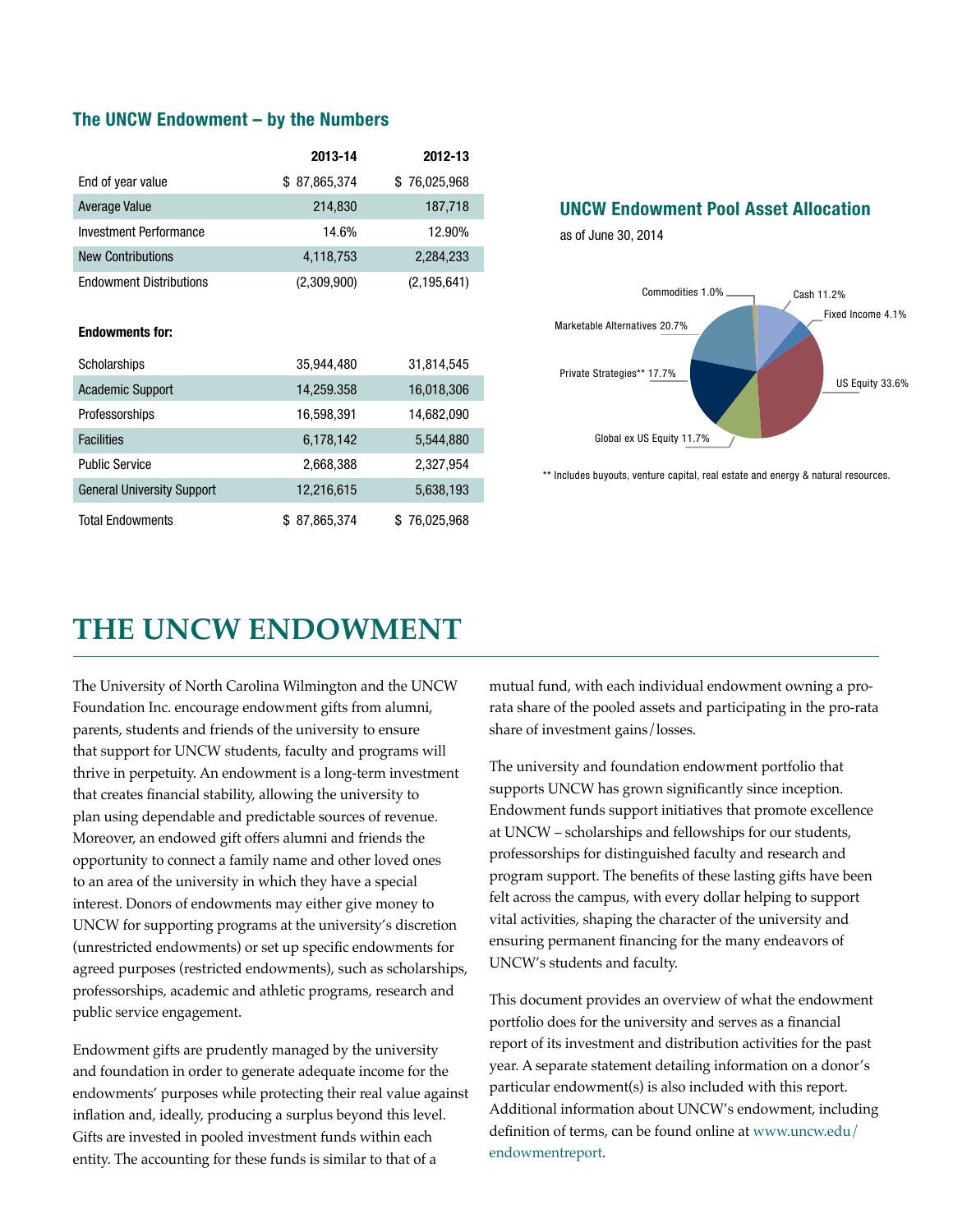#### HOW LARGE IS UNCW'S ENDOWMENT PORTFOLIO AND HOW DOES IT COMPARE TO THOSE OF PEER INSTITUTIONS?

As of June 30, 2014, UNCW's total endowment portfolio was worth \$87,865,374. Since July 1, 2005, 184 endowments have been created, bringing the total number to 409. Over the past 10 years, the pooled endowment portfolio's annualized rate of return has been 8.8 percent; which ranks in the top quartile for the 229 endowments and foundations in the BNY Mellon Universe.

#### HOW DOES UNCW MANAGE THE ENDOWMENT?

The chancellor, vice chancellor for business affairs and Endowment Board of the UNCW Board of Trustees are responsible for the prudent management of, and accounting, for endowment funds under guidelines set by the Endowment Board, in accordance with generally accepted accounting principles and in compliance with laws/regulations. Upon the recommendation of the Endowment Board, the university has invested the endowment in UNC Management Corporation Investment Fund (www.uncmc.unc.edu), GMO Quality Fund and GMO US Equity Fund (www.gmo.com), The Investment Fund for Foundations (www.tiff.org) and the North Carolina Short-Term Investment Fund (STIF). The foundation's pooled endowments are invested in UNC Management Corporation Investment Fund and the North Carolina Short-Term Investment Fund (STIF). The goal of the investment program for the fund is to provide a real total return from assets invested that will preserve the purchasing power of fund capital, while generating an income stream to support the spending needs of the university.

#### WHAT ARE THE UNIVERSITY'S INVESTMENT POLICIES?

The university and foundation investment policies are based on maximizing long-term returns at an acceptable level of risk. The pooled endowments, representing 93 percent of available funds, are invested in five funds: UNC Management Corporation Investment Fund (52 percent), TIFF's Multi-Asset Fund (19 percent), GMO Quality Fund (15 percent), GMO US Equity Fund (8 percent) and NC STIF (6 percent). These funds are broadly diversified to provide long-term protection against the volatility inherent in equities and bonds. Of the remaining 7 percent of the portfolio, 5 percent is dedicated to real estate utilized by the university and 2 percent is operated as a student managed investment fund, which allows students to learn fundamentals of investment analysis and portfolio construction.

#### HOW HAS THE ENDOWMENT PERFORMED?

The fiscal year 2014 return of 14.6 percent easily exceeds the fund's primary return objective of 6.6 percent. The fund has been successful in achieving its long-term objective with a 10-year annualized return of 8.8 percent and an annualized return since inception of 7.8 percent. Both returns surpass the long-term objective of the 4.5 percent spending policy rate plus inflation. Over a more medium-term time horizon (three- and five-year annualized), the fund has also exceeded its primary return objective, returning 10.0 percent and 10.7 percent, respectively.

#### WHAT IS UNC WILMINGTON'S PAYOUT POLICY?

Annually, the UNCW Endowment Board of the Board of Trustees and the Investment Committee of the Foundation Board review the spending policy payout rate for the upcoming fiscal year (July 1 through June 30). The payout rate is a percentage of the endowment's average market value at fiscal year-end over the prior three years.

*For 2013-14, the boards approved a spending rate of 4.5 percent. This payout percentage is applicable to all endowments in the absence of another rate made explicit by the endowment agreement. In establishing the spending policy, the boards are required to consider the university's long- and short-term needs, present and anticipated financial requirements, expected total return on its investments, price-level trends and general economic conditions. The spending policy strives to maximize total return while minimizing risk, in order to provide a steady stream of income to present and future generations and protect the purchasing power of the endowments from erosion by inflation. For fiscal years 2006 through 2010, the approved spending rate was 4.5 percent; however, due to the market losses in 2008, the spending rate approved for the 2010-11 and 2011-12 academic years was lowered to 3.5 percent in an effort to preserve the endowment and allow for future growth.* 

#### HOW IS THE PAYOUT CALCULATED FOR MY NAMED ENDOWED FUND?

Named endowed funds own units in the investment pool. The number of units each fund owns depends on the amount of the gift and the market value of the endowment at the time of the gift. The actual mechanics of endowment investment and management are very similar to that of a mutual fund. An endowment is accounted for using a unitized investment pool. Each individual endowment owns units in the pool, revalued at the end of each month. Only at month-end periods, using a month-end value of a unit, may new endowments enter the pool. New endowments "buy into" and receive a certain number of units in the pool based on the amount of the gift and the month-end unit value at the gift date.

Each month the university receives statements from each of the investment funds. Using these statements, the university calculates the current market value per share by dividing the total market value of the investment pool by the total number of units. During the succeeding month, new gifts to the endowment buy units in the consolidated pool at this share price.

Every endowed fund owns units in the investment pool. New endowments may begin making distributions after accumulated investment earnings are sufficient to fund the annual payout, subject to the annual payout computation date of June 30. Normally, it takes at least one full year before a new endowment can begin to make distributions. Using the spending policy rate approved by the UNCW Board of Trustees for each fiscal year, the university calculates a distribution per unit and applies this payout per unit to each fund's average number of shares over the preceding four calendar quarters. This distribution is made to a corresponding "spendable account" in July of each year.